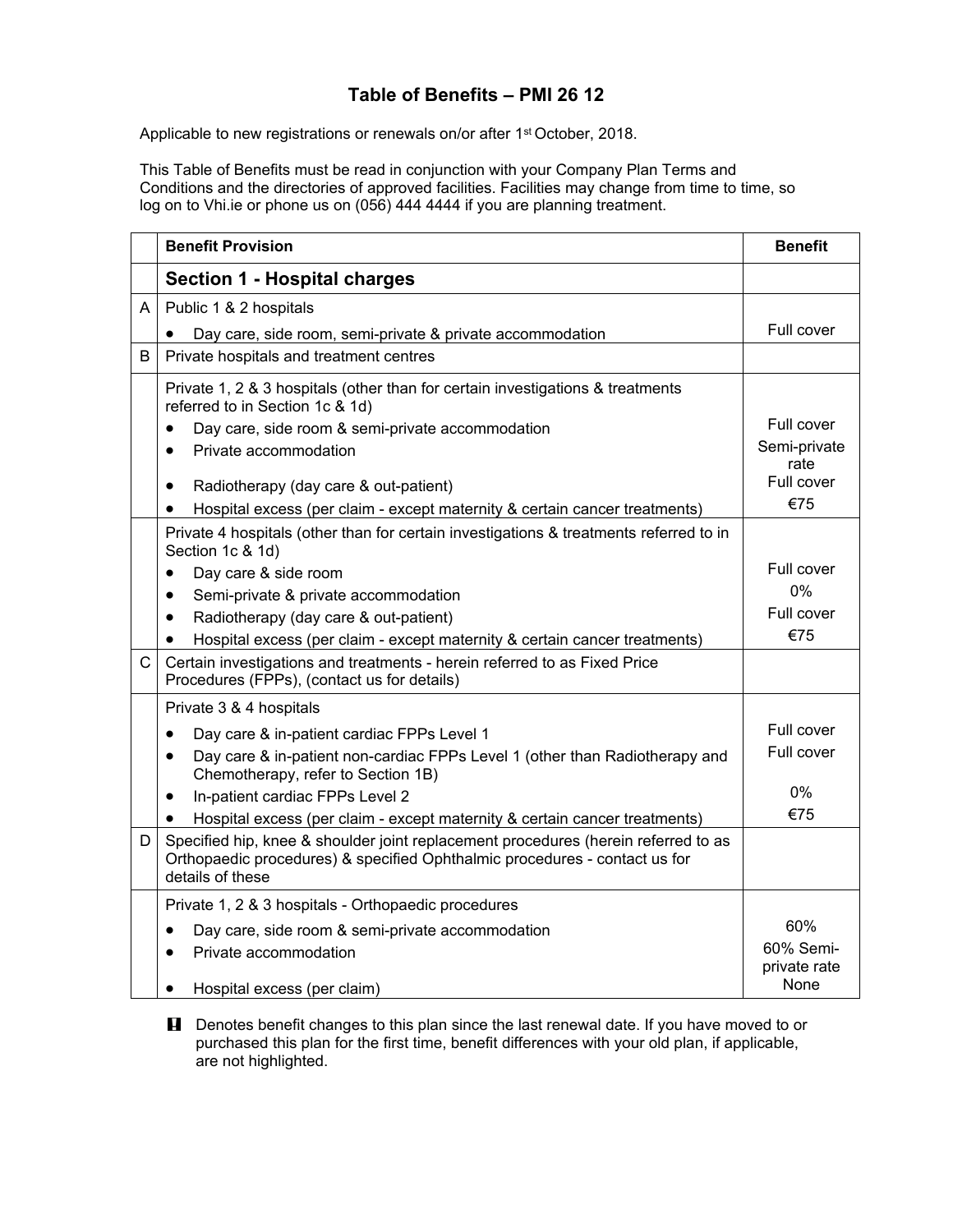|   | Private 1, 2 & 3 hospitals - Ophthalmic procedures                                               |                                   |
|---|--------------------------------------------------------------------------------------------------|-----------------------------------|
|   | Day care, side room & semi-private accommodation                                                 | 80%                               |
|   | Private accommodation                                                                            | 80% Semi-<br>private rate         |
|   | Hospital excess (per claim)<br>٠                                                                 | €75                               |
|   | Private 4 hospitals - Orthopaedic procedures                                                     |                                   |
|   | Day care & side room<br>$\bullet$                                                                | 60%                               |
|   | Semi-private & private accommodation                                                             | 0%                                |
|   | Hospital excess (per claim)<br>٠                                                                 | None                              |
|   | Private 4 hospitals - Ophthalmic procedures                                                      |                                   |
|   | Day care & side room                                                                             | 80%                               |
|   | Semi-private & private accommodation                                                             | 0%                                |
|   | Hospital excess (per claim)<br>٠                                                                 | €75                               |
|   | When carried out as a Fixed Price Procedure (contact us for details) - Orthopaedic<br>procedures |                                   |
|   | Private 3 & 4 hospitals                                                                          | 60%                               |
|   | Hospital excess (per claim)<br>٠                                                                 | None                              |
|   | When carried out as a Fixed Price Procedure (contact us for details) - Ophthalmic<br>procedures  |                                   |
|   | Private 3 & 4 hospitals                                                                          | 80%                               |
|   | Hospital excess (per claim)                                                                      | €75                               |
|   | <b>Section 2 - Consultants' fees/GP procedures</b>                                               |                                   |
| A | In-patient treatment, day-care/side room/out-patient & GP procedures                             |                                   |
|   | Participating consultant/GP<br>٠                                                                 | Full cover                        |
|   | Non-participating consultant/GP                                                                  | Standard<br>benefit               |
|   | Section 3 - Psychiatric cover (read in conjunction with Section<br>1)                            |                                   |
| A | In-patient psychiatric cover                                                                     | 100 days                          |
| В | Day care psychiatric treatment for approved day care programmes                                  | Contact us for<br>further details |
| C | In-patient treatment for alcoholism, drug or other substance abuse in any 5 year<br>period       | 91 days                           |
| D | Out-patient mental health treatment (in an approved out-patient mental health<br>centre)         |                                   |
|   | Mental health assessment in every 2 year period                                                  | €100 per<br>member                |
|   | Mental health therapy, 7 visits                                                                  | €25 per visit                     |
|   | Section 4 - Maternity & BabyH                                                                    |                                   |
| A | Normal confinement                                                                               |                                   |
|   | Public hospital benefit (up to 3 days)                                                           | Full cover                        |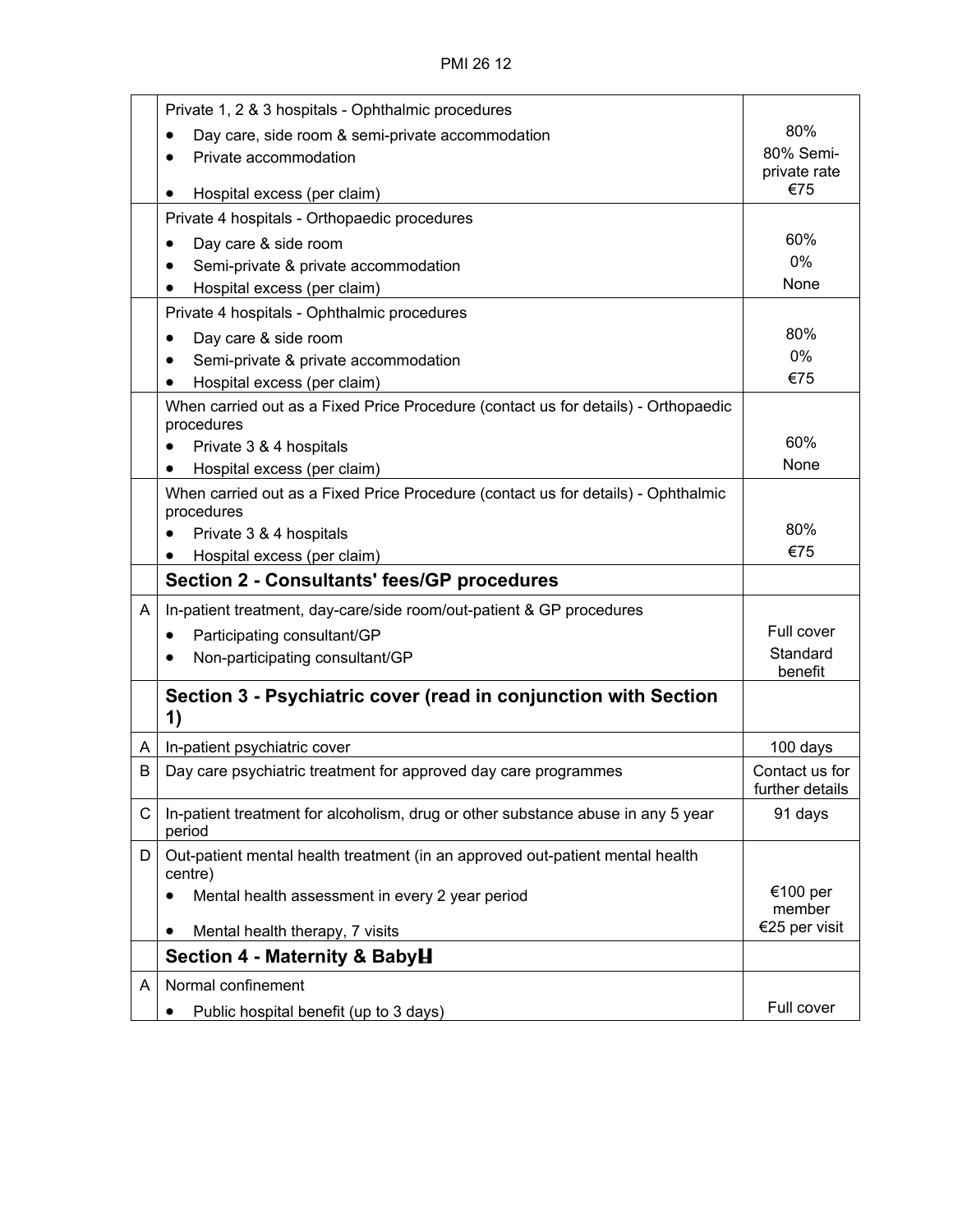|    | Caesarean delivery (as per hospital benefits listed)                                                                                                                                                       | <b>Refer Section</b>                         |
|----|------------------------------------------------------------------------------------------------------------------------------------------------------------------------------------------------------------|----------------------------------------------|
|    | Home birth benefit                                                                                                                                                                                         | €3,400                                       |
| B  | In-patient maternity consultant fees (per Schedule of Benefits for Professional<br>Fees)                                                                                                                   | Agreed<br>charges                            |
| С  | Post-natal home nursing                                                                                                                                                                                    |                                              |
|    | Following 1 nights stay<br>$\bullet$                                                                                                                                                                       | €1,200                                       |
|    | Following 2 nights stay                                                                                                                                                                                    | €600                                         |
| D  | Vhi Fertility Programme                                                                                                                                                                                    |                                              |
|    | Fertility benefit - benefit per member, towards the cost of specified fertility tests<br>and treatments carried out in a Vhi Participating Fertility Treatment Centre<br>Initial consultation<br>$\bullet$ | €100 discount<br>at point of                 |
|    | AMH & Semen Analysis tests                                                                                                                                                                                 | sale<br>€100 discount<br>at point of<br>sale |
|    | Egg freezing - once per lifetime                                                                                                                                                                           | €1,000                                       |
|    | Sperm freezing - once per lifetime                                                                                                                                                                         | €125                                         |
|    | IUI - up to 2 treatments per lifetime, female members only<br>$\bullet$                                                                                                                                    | €450 per<br>treatment*                       |
|    | IVF or ICSI - up to 2 treatments per lifetime, female members only<br>$\bullet$                                                                                                                            | €1,000 per<br>treatment*                     |
|    | Fertility counselling - 4 sessions per treatment carried out in a Vhi Participating<br>٠<br><b>Fertility Treatment Centre</b>                                                                              | €40 per<br>session                           |
|    | Fertility support services - Acupuncturists & Dieticians visits<br>$\bullet$                                                                                                                               | <b>Refer Section</b><br>9                    |
|    | * These benefits are co-funded by Vhi and the Vhi Participating Fertility Treatment<br>Centre                                                                                                              |                                              |
| E  | Maternity & Baby Bundle                                                                                                                                                                                    |                                              |
|    | Maternity Yoga and Pilates classes<br>٠                                                                                                                                                                    | 75% cover up                                 |
|    | One maternity scan                                                                                                                                                                                         | to a combined                                |
|    | Breast-feeding consultations                                                                                                                                                                               | limit of $€500$                              |
|    | Baby massage classes                                                                                                                                                                                       | and<br>no excess                             |
|    | Baby swim classes<br>Ante natal course                                                                                                                                                                     |                                              |
|    | Section 5 - Cancer care and other benefitsH                                                                                                                                                                |                                              |
|    |                                                                                                                                                                                                            | Full cover                                   |
| A  | Mammograms in an approved mammogram centre in each 24 month period,<br>covered in accordance with our rules (contact us for details)                                                                       |                                              |
| B  | Cancer care support - one night's accommodation for each treatment                                                                                                                                         | €100 per night                               |
| С  | Manual lymph drainage following cancer treatment - 10 visits                                                                                                                                               | €50 per visit                                |
| D  | Clinical psychology counselling for oncology treatment (psycho oncology<br>counselling) - 10 visits                                                                                                        | Refer section<br>9                           |
| E. | Additional cancer support benefits                                                                                                                                                                         |                                              |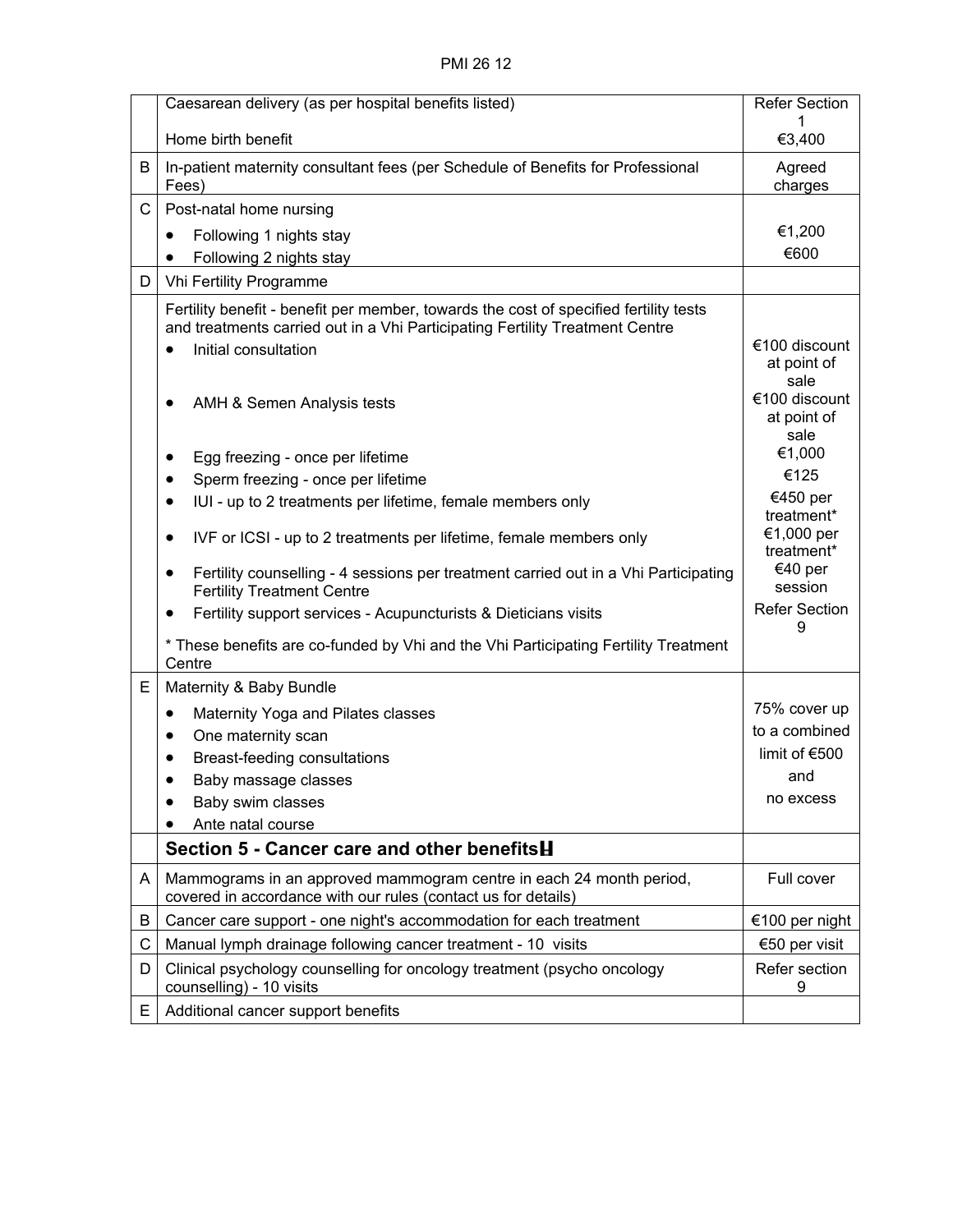|   | Wig/ hairpiece, post-mastectomy bra, swimsuit, surgical prosthesis following<br>$\bullet$                                                                     | Full cover                |
|---|---------------------------------------------------------------------------------------------------------------------------------------------------------------|---------------------------|
|   | cancer treatment<br>No excess applies, but subject to the benefit maximum for medical and surgical                                                            |                           |
|   | appliances set out below                                                                                                                                      |                           |
| F | Other benefits in Section 5                                                                                                                                   |                           |
|   | Convalescent care - first 14 nights                                                                                                                           | €30 per night             |
|   | Vhi Healthcare approved medical and surgical appliances - subject to an excess of<br>€300 per member per year (contact us for details of eligible appliances) | €6,500 per<br>member year |
|   | Vhi Hospital@Home                                                                                                                                             | Full cover                |
|   | Child home nursing - 28 days per calendar year                                                                                                                | €100 per day              |
|   | Parent accompanying child - 14 days per calendar year, following a stay in excess<br>of 3 days in hospital                                                    | €100 per day              |
|   | Return home benefit                                                                                                                                           | €100 per<br>claim         |
|   | <b>Vhi VisionCare</b>                                                                                                                                         |                           |
|   | Vhi VisionCare E-Screen (available through Vhi.ie/myvhi)<br>$\bullet$                                                                                         | Full cover                |
|   | Comprehensive eye exam carried out by a VSP eye-care professional in each<br>$\bullet$<br>24 month period - subject to Vhi VisionCare E-Screen referral       | Full cover                |
|   | <b>Section 6 - Transport costs</b>                                                                                                                            |                           |
| A | Transport costs (covered in accordance with our rules)                                                                                                        | Agreed<br>charges         |
|   | <b>Section 7 - Cover outside Ireland</b>                                                                                                                      |                           |
| A | Emergency treatment abroad                                                                                                                                    | €100,000                  |
| B | Elective treatment abroad (subject to prior approval)                                                                                                         |                           |
|   | Surgical procedures available in Ireland (as per level of cover in Ireland)<br>$\bullet$                                                                      | €100,000                  |
|   | Treatment not available in Ireland                                                                                                                            | €100,000                  |
|   | <b>Section 8</b>                                                                                                                                              |                           |
| A | In-patient MRI scans (covered in accordance with Section 1)                                                                                                   | Agreed<br>charges         |
| B | Out-patient MRI scans                                                                                                                                         |                           |
|   | Category 1 - approved MRI centres                                                                                                                             | Full cover                |
|   | Category 2 - approved MRI centres, agreed MRI charges & consultant<br>Radiologists fees (subject to an excess of €125 per scan)                               | Full cover                |
| C | PET-CT scans (covered in accordance with our rules)                                                                                                           | Agreed<br>charges         |
| D | CT Scans (covered in accordance with our rules) $\blacksquare$                                                                                                | Full cover                |
|   | Section 9 - Day-to-day medical expenses (benefits are per visit,<br>per member, unless otherwise indicated) H                                                 |                           |
| A | General practitioner - 25 visits                                                                                                                              | €30                       |
| В | Consultant consultation - 25 visits                                                                                                                           | €75                       |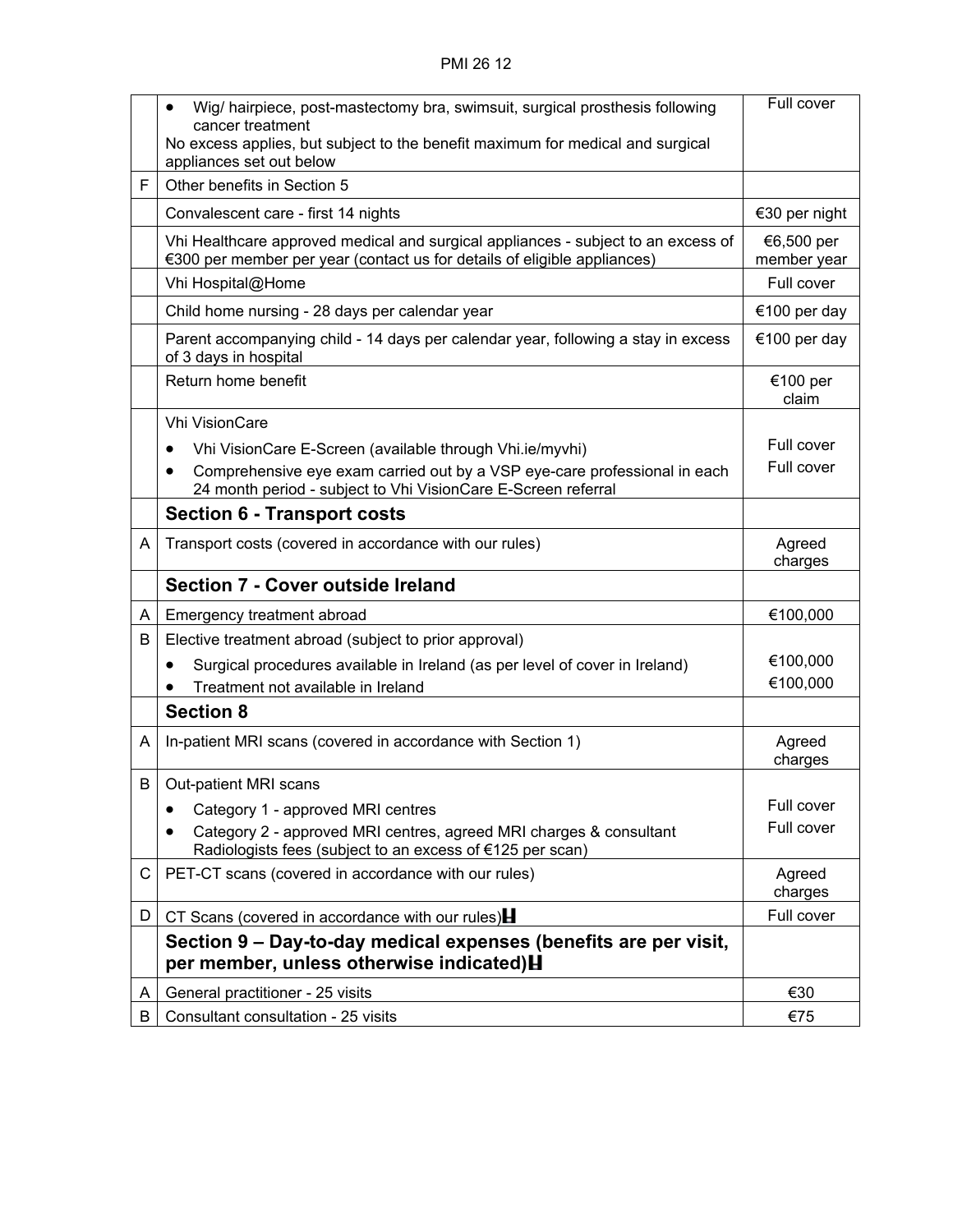| С  | Pathology - consultants' fees (per referral)                                                                                                                                                                                            | €75                          |
|----|-----------------------------------------------------------------------------------------------------------------------------------------------------------------------------------------------------------------------------------------|------------------------------|
| D  | Radiology - consultants' fees for professional services (per procedure)                                                                                                                                                                 | €75                          |
| E  | Pathology/Radiology or other diagnostic tests (refer to Section 8 for out-patient<br>MRI benefits) - 50% of agreed charges in an approved out-patient centre. Contact<br>us for details of eligible diagnostic tests.                   | €500 per year                |
| F  | Pre- and post-natal care (combined visits)                                                                                                                                                                                              | €500                         |
| G  | Newborn baby programme in Vhi SwiftCare Clinics, Dublin, in the first 3 months<br>after the birth *                                                                                                                                     | €300                         |
| H  | Child check-up in Vhi SwiftCare Clinics, Dublin – 1 visit per child, per year for *:                                                                                                                                                    |                              |
|    | General Paediatric visit (up to 16 years) or<br>$\bullet$                                                                                                                                                                               | €180                         |
|    | Developmental check-up (up to 5 years)                                                                                                                                                                                                  |                              |
|    | STI screening                                                                                                                                                                                                                           | Up to €100                   |
| J  | Dental practitioner - 25 visits                                                                                                                                                                                                         | €30                          |
| K. | Physiotherapist - 25 visits                                                                                                                                                                                                             | €30                          |
| L  | Acupuncturists, Chiropractors, Osteopaths, Physical therapists, Reflexologists - 12<br>combined visits                                                                                                                                  | €30                          |
| М  | Chiropodists/Podiatrists, Dieticians, Occupational therapists, Speech therapists,<br>Orthoptists - 12 combined visits                                                                                                                   | €30                          |
| N  | Optical – eye tests and glasses/contact lenses – in each 24 month period<br>(^Payment will be made directly to the provider if attending a VSP network<br>provider, and will not be subject to the annual excess or the annual maximum) | €150^                        |
| O  | Clinical Psychologist - 12 visits                                                                                                                                                                                                       | €30                          |
| P  | Hearing test in each 2 year period                                                                                                                                                                                                      | €40                          |
| Q  | Health screening - in each 24 month period, covered in accordance with our rules                                                                                                                                                        |                              |
|    | Female & male screening<br>$\bullet$                                                                                                                                                                                                    | €250 per<br>member           |
|    | Dexa scans in an approved dexa scan centre (contact us for details) *                                                                                                                                                                   | 50% cover                    |
| R  | Accident & emergency cover - 2 visits                                                                                                                                                                                                   | €75                          |
| S  | Child counselling - 8 visits                                                                                                                                                                                                            | €30                          |
| T  | Clinical psychology counselling for oncology treatment (psycho oncology<br>counselling)* - 10 visits                                                                                                                                    | €50 per visit                |
| U  | Foetal screening, in the year of the birth                                                                                                                                                                                              | €100 per<br>pregnancy        |
| V  | <b>Travel vaccinations</b>                                                                                                                                                                                                              | €100 per year                |
| W  | Post natal home help, within 6 weeks of the birth                                                                                                                                                                                       | €100                         |
| х  | Strength & Conditioning Coach - 3 visits                                                                                                                                                                                                | €30                          |
| Υ  | Emergency dental treatment                                                                                                                                                                                                              | Up to $€750$<br>per accident |
| Ζ  | Vhi SwiftCare exclusive benefit to Vhi customers*                                                                                                                                                                                       |                              |
|    | Initial consultation (charge is €125 - you pay €25)<br>٠                                                                                                                                                                                | €100                         |